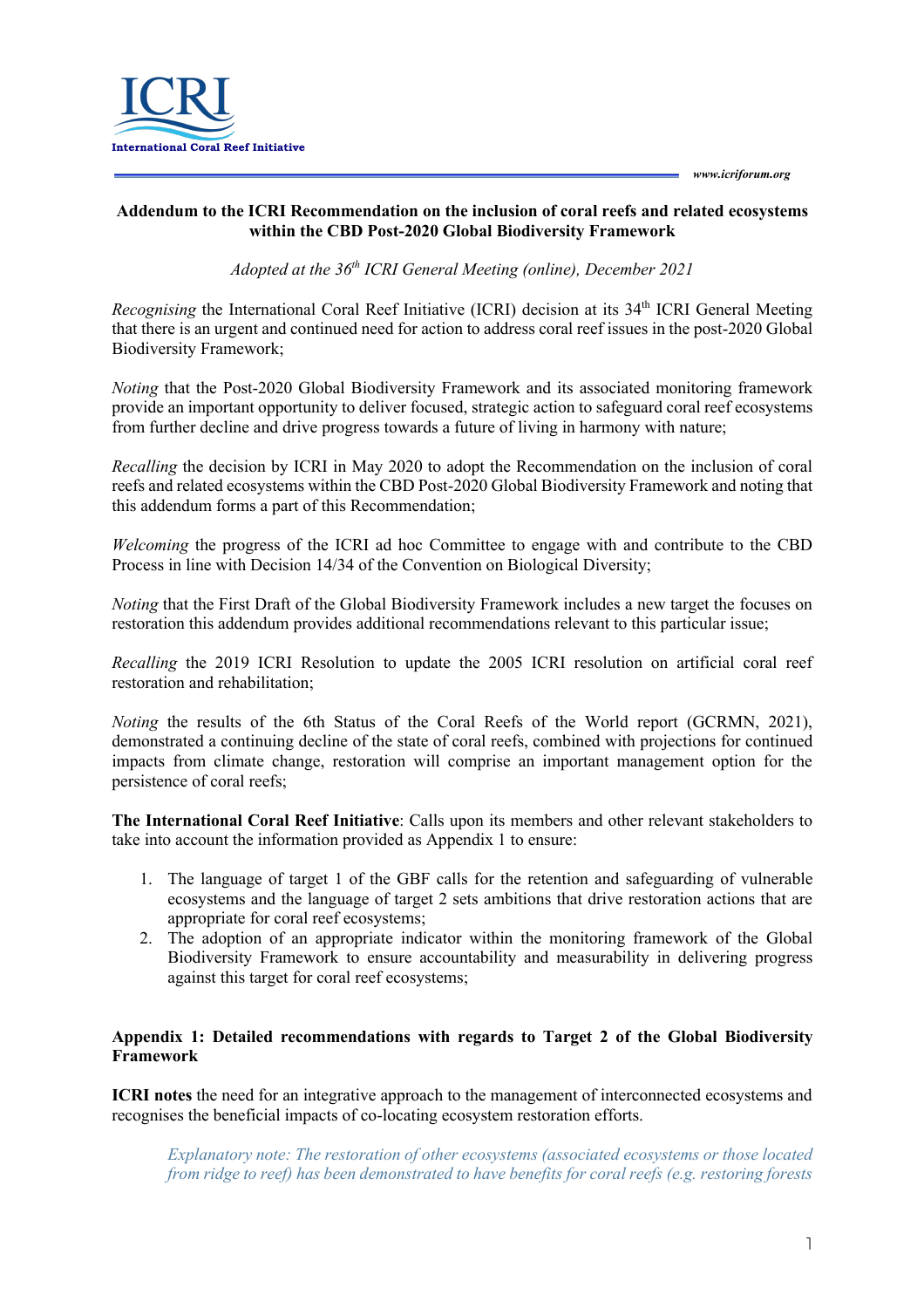*www.icriforum.org* 



*in the watersheds co-located with coral reefs can reduce pressures from sedimentation; beneficial feedback loops regarding acidification in seagrass beds)1*

**ICRI welcomes** a stand-alone target on restoration within the Global Biodiversity Framework, recalling that restoration, including passive methods of restoration such as the removal of pressures, will play an important role for coral reefs as a valid management option in areas when natural recovery is eroded, and that restoration can complement other actions to support reef resilience.

*Explanatory note: This paragraph recalls the sentiments of text in the ICRI Resolution on Restoration (2019) "ICRI recognises that reef restoration is a valid management option in areas when natural recovery is eroded, and that restoration can complement other actions to support reef resilience". And the Recommendation on inclusion of coral reefs within the Post-2020 GBF (2020) "ICRI notes the important role that restoration must play but urges that any reference to restoration should be appropriate and achievable within the given timeframe for all ecosystems and perverse incentives for inappropriate restoration, that causes more harm than good, should be avoided".*

**ICRI acknowledges and welcomes the** use of a numeric target within the restoration target.

*Explanatory text: Recognising that there are technical challenges with restoration of coral reef ecosystems at scale, the expert consultation strongly supported the value of having a numeric element in any GBF target on restoration to ensure that progress can be measured and ensures sufficient ambition for all ecosystems. It is important to note that some ecosystems (such as coral reefs) may have particular vulnerabilities and long timelags for restoration success that may make achievement of a common numeric target difficult. This should not undermine continued and increased investment in restoration effort and innovation, to achieve longer term success beyond the timeframes of the GBF (ie. 2030 and 2050)."*

**ICRI recommends** that the language of the target comprises two elements and establishes ambition in (1) the desired action to be taken and (2) the outcome to be achieved;

*Explanatory text: The expert consultation agreed that clearly articulating these two aspects of the target would help clarity in interpretation and the ability to define appropriate metrics.*

**ICRI recommends** that the target should pay attention to key ecosystems, such as coral reefs, by including reference to vulnerable ecosystems, or an appropriate alternative phrasing**.** 

*Explanatory Note: The current wording of the target focuses on "Priority ecosystems" there is no definition of this term in the glossary of terms developed with respect to the GBF - but there* 

https://journals.plos.org/plosone/article?id=10.1371/journal.pone.004171; Camp EF, Suggett DJ, Gendron G, Jompa J, Manfrino C and Smith DJ (2016) Mangrove and Seagrass Beds Provide Different Biogeochemical Services for Corals Threatened by Climate Change. *Front. Mar. Sci*. 3:52. doi: 10.3389/fmars.2016.00052

<sup>&</sup>lt;sup>1</sup> Andrés F. Suárez-Castro, Hawthorne L. Beyer, Caitlin D. Kuempel, Simon Linke, Pasquale Borrelli, Ove Hoegh-Guldberg. **Global forest restoration opportunities to foster coral reef conservation**. *Global Change Biology*, 2021; 27 (20): 5238 DOI: 10.1111/gcb.15811; Manzello DP, Enochs IC, Melo N, Gledhill DK, Johns EM (2012) Ocean Acidification Refugia of the Florida Reef Tract. PLoS ONE 7(7): e41715. https://doi.org/10.1371/journal.pone.0041715

https://www.frontiersin.org/articles/10.3389/fmars.2016.00052/full ; Lui et al. (2020) Influence of the seagrass Thalassia hemprichii on coral reef mesocosms exposed to ocean acidification and experimentally elevated temperatures https://static1.squarespace.com/static/580e3c475016e191c523a0e2/t/5dbf253452537379a67a2fc7/1572807991828/Liu+ et+al.+2020+STOTEN.pdf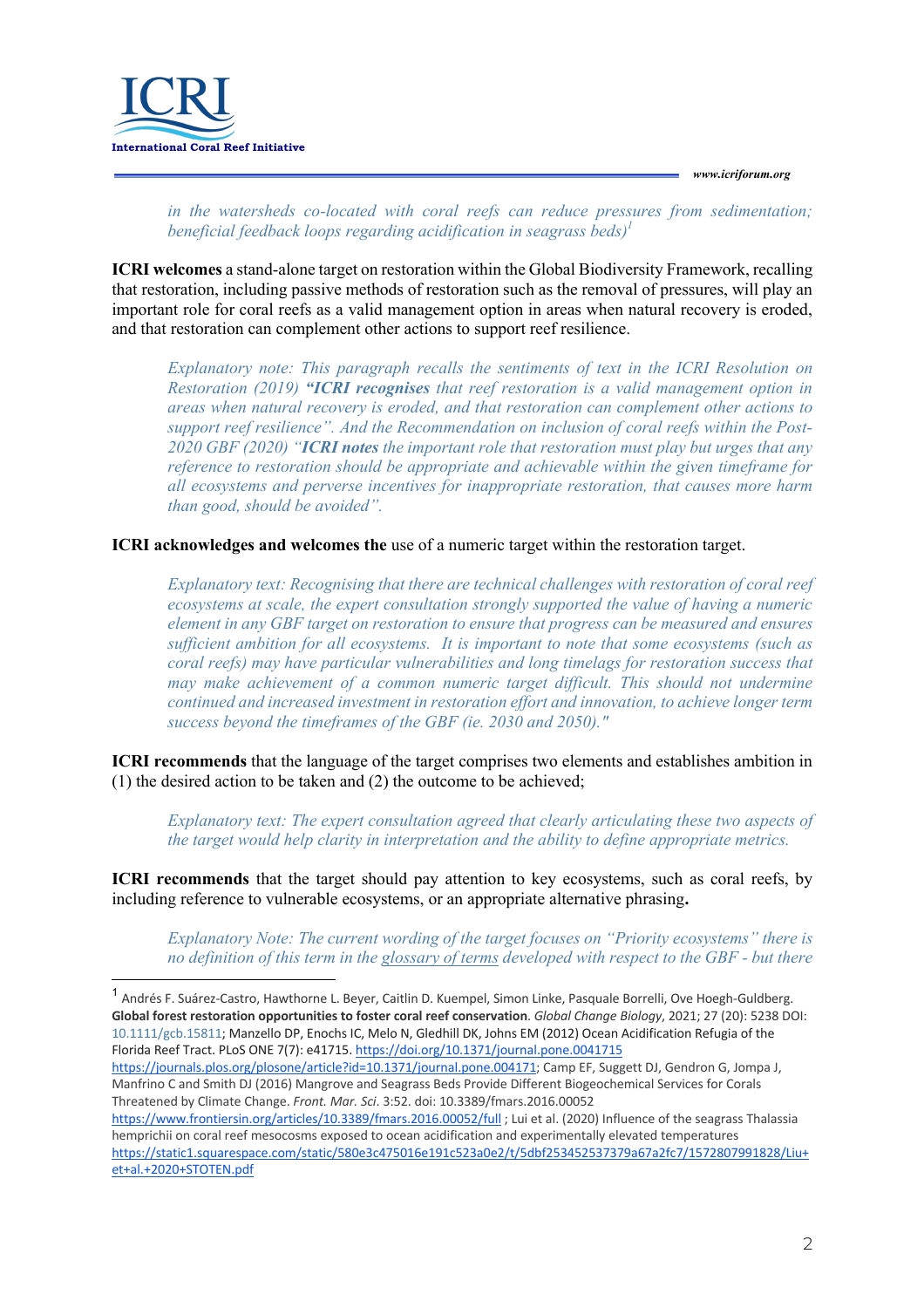

## *www.icriforum.org*

is reference in the indicator one pagers produced as information document *CBD/WG2020/3/INF/3, although with a terrestrial focus: "Priority ecosystems – A recent study demonstrated that ecosystem restoration can be prioritised depending on factors such as biodiversity conservation and climate change mitigation (wetlands and forests) or minimizing costs (arid ecosystems and grasslands). Additional priorities may be converted areas within relatively intact tropical forests and shrublands in South America and Africa." There are some concerns that if there is a leaning to interpretation that focuses on climate mitigation this could exclude coral reefs. An alternative language to use could be "vulnerable ecosystems" - the term that was used in the language of Aichi Target 10, and in the current drafting of Target 1, component 1.2 but also not defined within the context of the GBF glossary. Another possibility is to use "priority AND vulnerable ecosystems". It is not proposed that ICRI recommend a preference in language but leave this to the deliberation of CBD Parties. The consensus of the expert participants was that language should be included, whether "vulnerable," "threatened," "priority" or some other term, that specifies that ecosystems should be prioritized based on their status, the term should be defined, and the definition should include coral reefs. One suggestion was to use the IUCN Red List of Ecosystems as a reference for assessing ecosystem risk levels and prioritisation.*

**ICRI Recommends** that there is a clear link articulated between targets 1, 2 and 3 as well as how these contribute to the delivery of Goal A. ICRI reiterates that target 2 actions are implemented as an integrated part of a management approach that will reduce pressures and restore vulnerable ecosystems.

*Explanatory note: For reference the current language of these targets in the 1st draft of the GBF are as follows:*

*Target 1. Ensure that all land and sea areas globally are under integrated biodiversityinclusive spatial planning addressing land- and sea-use change, retaining existing intact and wilderness areas.*

*Target 2. Ensure that at least 20 per cent of degraded freshwater, marine and terrestrial ecosystems are under restoration, ensuring connectivity among them and focusing on priority ecosystems.*

*Target 3. Ensure that at least 30 per cent globally of land areas and of sea areas, especially areas of particular importance for biodiversity and its contributions to people, are conserved through effectively and equitably managed, ecologically representative and well-connected systems of protected areas and other effective area-based conservation measures and integrated into the wider landscapes and seascapes.*

**ICRI recommends** the inclusion within the monitoring framework of an indicator to measure the integrity of the area under restoration. For coral reef ecosystems, this would be the "*Live Coral Cover in restored coral reef areas"*. This proposed indicator is a composite indicator that combines information from the Live coral cover metric (already recommended by ICRI, an Essential Ocean Variable identified by the UNESCO Intergovernmental Oceanographic Commission's Global Ocean Observing System (GOOS) and widely implemented and included within the draft GBF monitoring framework), with the Restored Reef Areal Dimension (RRAD) indicator<sup>2</sup>, which is recommended as a Universal Metric by the Coral Reef Consortium. This indicator provides an approximation of the overall reef area in which corals are planted and the area that restored corals have contributed to

<sup>2</sup> "**Restored Reef Areal Dimension (RRAD)"** this is a quick approximation of the overall reef area in which corals are planted and the area that restored corals have spread over time. This metric is valuable as it provides guidance for reporting standardized project size and area of restored reef to gauge the overall impact and success of a restoration project. (See Coral Reef Restoration Monitoring Guide)